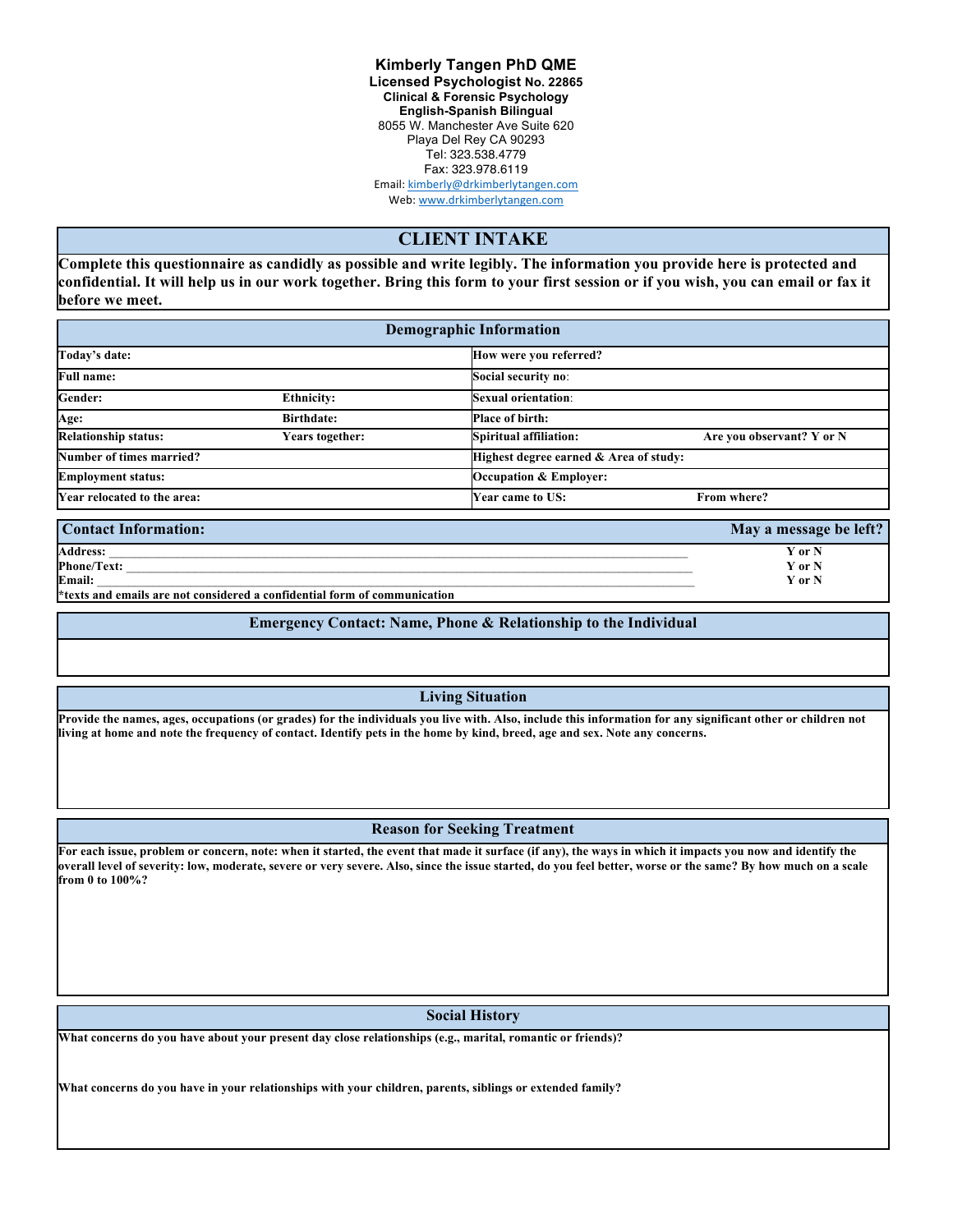| <b>Health &amp; Medical History</b> |                                                                                                                                                                                                                                                                                                                                  |                                                                                          |                                                                           |                                                                            |
|-------------------------------------|----------------------------------------------------------------------------------------------------------------------------------------------------------------------------------------------------------------------------------------------------------------------------------------------------------------------------------|------------------------------------------------------------------------------------------|---------------------------------------------------------------------------|----------------------------------------------------------------------------|
| 1.                                  | How do you see your health?                                                                                                                                                                                                                                                                                                      |                                                                                          |                                                                           |                                                                            |
|                                     | Note the date of your last physical exam or annual check-up and the outcome.                                                                                                                                                                                                                                                     |                                                                                          |                                                                           |                                                                            |
| 2.                                  | Have you experienced any of the following?<br>serious or chronic illnesses or diseases<br>serious physical injuries or head trauma<br>loss of consciousness<br>miscarriage or abortion<br>For each, note: the health issue, date of diagnosis, treatment received, prognosis and whether or not the condition is controlled now. | chronic conditions or disorders<br>hormonal imbalances<br>seizures<br>oxygen deprivation |                                                                           | chronic pain<br>irregular menstrual cycles<br>other:<br>none               |
|                                     | For your health care, do you use?<br>_traditional medicine                                                                                                                                                                                                                                                                       | alternative medicine                                                                     | complementary medicine                                                    | other:                                                                     |
| 4.                                  | Identify all practitioners from whom you receive care at this time, including your primary care practitioner and psychiatrist.<br>Note the provider's and clinic's name, address and telephone number and the reason for seeking treatment.                                                                                      |                                                                                          |                                                                           |                                                                            |
|                                     |                                                                                                                                                                                                                                                                                                                                  |                                                                                          |                                                                           |                                                                            |
| 5.                                  | Would you like me to coordinate care with any of your providers? Y or N<br>If yes, identify the provider.                                                                                                                                                                                                                        |                                                                                          |                                                                           |                                                                            |
| 6.                                  | Do you take?<br>prescriptions                                                                                                                                                                                                                                                                                                    | over the counter remedies dietary supplements                                            |                                                                           | other:<br>none                                                             |
|                                     | For each, indicate: dosage, frequency, substance name, reason taken, period of time taken, effectiveness and any side-effects.                                                                                                                                                                                                   |                                                                                          |                                                                           |                                                                            |
|                                     |                                                                                                                                                                                                                                                                                                                                  |                                                                                          |                                                                           |                                                                            |
|                                     | What kinds of exercises or physical activities do you typically do?<br>For each, indicate: the duration and frequency you engage in these activities on average.                                                                                                                                                                 |                                                                                          |                                                                           |                                                                            |
|                                     |                                                                                                                                                                                                                                                                                                                                  |                                                                                          | <b>Family &amp; Developmental History</b>                                 |                                                                            |
| 7.                                  | What medical illnesses run in your family?                                                                                                                                                                                                                                                                                       |                                                                                          |                                                                           |                                                                            |
|                                     | Is there a family history of any of the following (diagnosed or undiagnosed) conditions?<br>substance abuse<br>learning disability                                                                                                                                                                                               |                                                                                          |                                                                           |                                                                            |
|                                     | suicide or attempt<br>compulsive or addictive activity                                                                                                                                                                                                                                                                           |                                                                                          | cutting, burning or other similar behavior                                | mental illness (e.g., anxiety, depression, bipolar or psychotic disorder)  |
|                                     | psychiatric medication<br>violence<br>domestic violence<br>arrests                                                                                                                                                                                                                                                               |                                                                                          | psychiatric hospitalization                                               | sexual, physical or emotional abuse, neglect or other trauma               |
|                                     | eating disorders<br>legal issues<br>reckless or impulsive behavior<br>therapy                                                                                                                                                                                                                                                    |                                                                                          | other:<br>none                                                            |                                                                            |
| 3.                                  | Have you experienced any unusual or traumatic events or witnessed any unusual or traumatic incidents against others or animals?<br>physical abuse or domestic violence<br>extreme event exposure (e.g., crime, accident)                                                                                                         |                                                                                          | emotional abuse or neglect<br>sexual abuse or unwanted sexual experiences | other:<br>none                                                             |
|                                     | Have you experienced or suspected any of the following during your school years?                                                                                                                                                                                                                                                 |                                                                                          |                                                                           |                                                                            |
|                                     | learning or intellectual disabilities<br>emotional problems                                                                                                                                                                                                                                                                      | $\_$ ADHD<br>bullying                                                                    | autism<br>being bullied                                                   | communication or tic disorder<br>grade retention, suspension or expulsions |
|                                     | stealing from others or vandalism                                                                                                                                                                                                                                                                                                | failing grades                                                                           | hyper-focus                                                               | _aggression at property, others or animals                                 |
|                                     | gifted or accelerated class placement<br>verbal outbursts                                                                                                                                                                                                                                                                        | shyness                                                                                  | special education                                                         | sexual acting out                                                          |
|                                     | truancy                                                                                                                                                                                                                                                                                                                          | fire-setting<br>running away                                                             | using weapons<br>home-removal                                             | other:<br>none                                                             |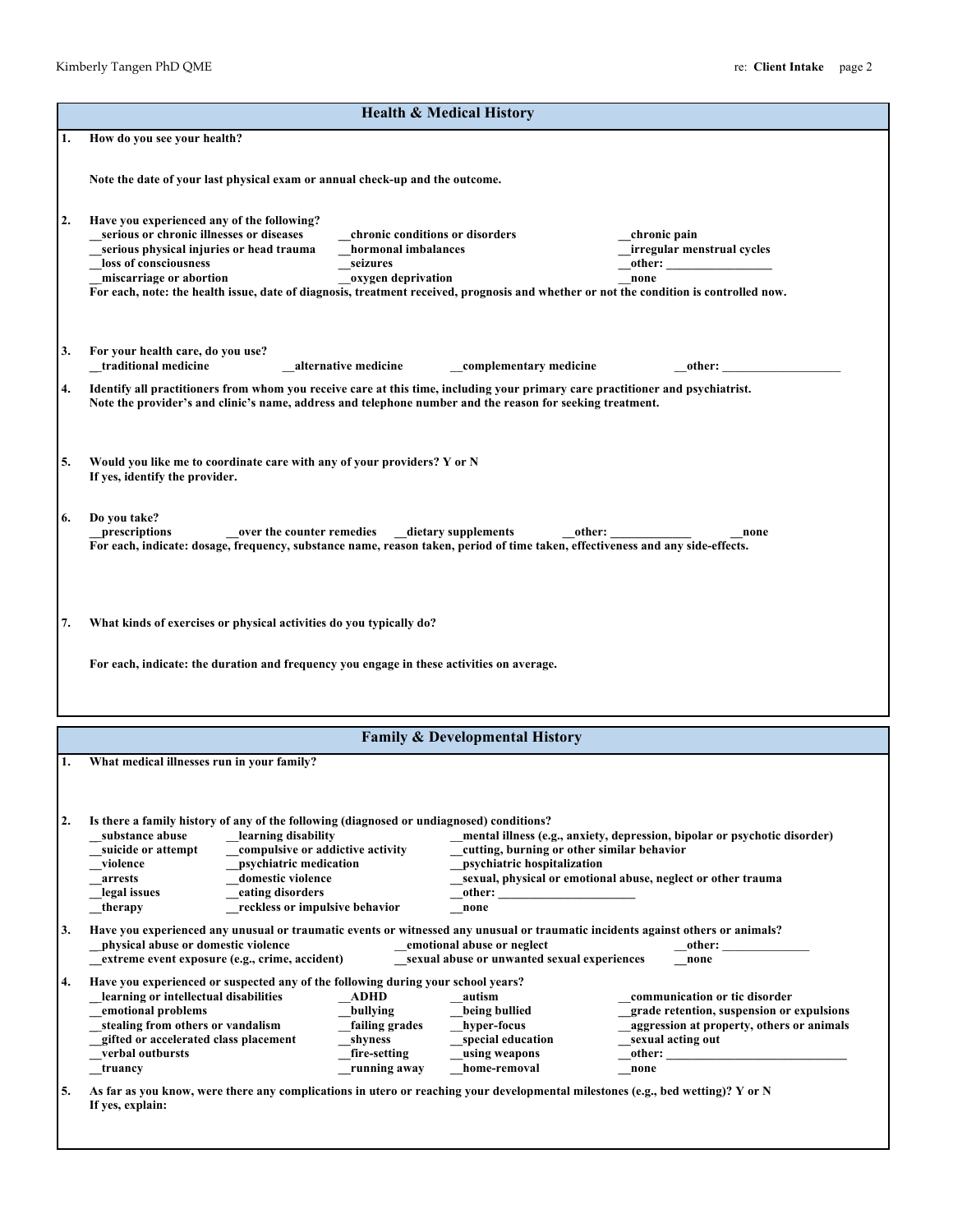|    | <b>Mental Health History</b>                                                                                                                                                                                                                                                                                                                                                                                                                                                                                                                                                                                                                                                                                                           |                                                                                                                                                                                                                                                                                                                                                                                                                                                                                                                                                                          |                                                                                                                                                                                                                                                                                         |  |  |  |
|----|----------------------------------------------------------------------------------------------------------------------------------------------------------------------------------------------------------------------------------------------------------------------------------------------------------------------------------------------------------------------------------------------------------------------------------------------------------------------------------------------------------------------------------------------------------------------------------------------------------------------------------------------------------------------------------------------------------------------------------------|--------------------------------------------------------------------------------------------------------------------------------------------------------------------------------------------------------------------------------------------------------------------------------------------------------------------------------------------------------------------------------------------------------------------------------------------------------------------------------------------------------------------------------------------------------------------------|-----------------------------------------------------------------------------------------------------------------------------------------------------------------------------------------------------------------------------------------------------------------------------------------|--|--|--|
| 1. | Have you experienced any of the following?<br>individual therapy<br>couple therapy<br>group therapy<br>coaching<br>workshops/retreats<br>For each, note: the activity, reason, session length and frequency, start date, stop date (or indicate on-going) and effectiveness.                                                                                                                                                                                                                                                                                                                                                                                                                                                           | _psych hospitalization<br>mind-body or energy work day treatment program                                                                                                                                                                                                                                                                                                                                                                                                                                                                                                 | other:<br>none                                                                                                                                                                                                                                                                          |  |  |  |
| 2. | Excluding the current medications taken (if any), do you have a history of psychiatric prescription in the past? Y or N<br>For each, indicate: dosage, frequency, medication, reason taken, start and stop dates and the basis for discontinuance.                                                                                                                                                                                                                                                                                                                                                                                                                                                                                     |                                                                                                                                                                                                                                                                                                                                                                                                                                                                                                                                                                          |                                                                                                                                                                                                                                                                                         |  |  |  |
| 3. | Have you experienced or engaged in the following?<br>suicidal thoughts<br>suicide attempt<br>unwanted thoughts<br>repetitive acts<br>ritual counting or checking<br>hoarding<br>over-cleaning<br>lavish spending<br>reckless driving<br>excessive activity<br>impulsive acts                                                                                                                                                                                                                                                                                                                                                                                                                                                           | self-mutilation (e.g., burn, cut, pick, etc.)<br>uncontrolled tapping or other movement<br>excessive online or gaming activity<br>excessive hand washing or showering                                                                                                                                                                                                                                                                                                                                                                                                    | aggression at property, others or animals<br>changes in sexual behavior or interest<br>unrestrained gambling or other behavior<br>other:<br>none                                                                                                                                        |  |  |  |
| 4. | Have you experienced any of the following?<br>smelled unusual odors that others couldn't<br>had sensations or body symptoms that didn't make sense<br>felt others were talking, following or out to get you<br>received or sent unspoken messages                                                                                                                                                                                                                                                                                                                                                                                                                                                                                      | special powers<br>thought control                                                                                                                                                                                                                                                                                                                                                                                                                                                                                                                                        | _seen images others couldn't _heard voices others couldn't<br>tasted things others couldn't _thoughts put in or taken away<br>other:<br>none                                                                                                                                            |  |  |  |
| 5. | With regard to your eating habits or weight maintenance practices have you engaged in or experienced any of the following?<br>_fasting<br>laxative use<br>vomiting<br>eating a lot at once<br>shame or guilt about eating<br>_restriction<br>diuretic use<br>significant weight change<br>extra exercise<br>other:<br>diet pills<br>extreme worry over weight gain<br>drug use<br>enemas<br>none                                                                                                                                                                                                                                                                                                                                       |                                                                                                                                                                                                                                                                                                                                                                                                                                                                                                                                                                          |                                                                                                                                                                                                                                                                                         |  |  |  |
| 6. | Have you experienced any of the following?<br>losing big chunks of time<br>feeling out of body<br>becoming easily startled<br>upsetting nightmares<br>hyper-alertness<br>self-blame for trauma                                                                                                                                                                                                                                                                                                                                                                                                                                                                                                                                         | flashbacks<br>feeling dazed<br>other:<br>feeling dreamy<br>none                                                                                                                                                                                                                                                                                                                                                                                                                                                                                                          | trying to block out or forget distressing events                                                                                                                                                                                                                                        |  |  |  |
| 7. | Have you experienced any of the following for a period of a few days or more?<br>a high or irritable mood<br>increased activity or energy<br>feeling well-rested on little sleep<br>being more talkative than usual<br>increased goal-directed activity<br>distractibility<br>engaging in reckless behavior<br>increased restlessness<br>impulsivity<br>feeling powerful                                                                                                                                                                                                                                                                                                                                                               | racing thoughts<br>other:<br>none                                                                                                                                                                                                                                                                                                                                                                                                                                                                                                                                        | inflated self-esteem or grandiosity<br>increased sexual activity                                                                                                                                                                                                                        |  |  |  |
| 8. | Have you experienced any of the following?<br>panic attack<br>anxiety<br>trembling or shaking<br>choking<br>sweating<br>shortness of breath<br>abdominal distress<br>chills<br>light-headedness<br>fatigue<br>panic at night<br>numbness<br>faintness<br>fear to leave the house<br>fear of losing control                                                                                                                                                                                                                                                                                                                                                                                                                             | racing heart<br>chest pains<br>blank mind<br>nausea<br>racing thoughts                                                                                                                                                                                                                                                                                                                                                                                                                                                                                                   | worry that is difficult to stop<br>sudden fear of going crazy or dying<br>feeling keyed up or restless<br>other:<br>none:                                                                                                                                                               |  |  |  |
| 9. | Have you experienced any of the following for a persistent period of time of more than a few days?<br>depressed, sad, empty or hopeless mood<br>sluggishness<br>loss of interest or pleasure in life activities<br>too much or too little sleep<br>worthlessness<br>weight loss or gain<br>restlessness<br>decreased sexual desire<br>indecisiveness<br>mood swings in general or before menses                                                                                                                                                                                                                                                                                                                                        | concentration difficulty<br>guilt or shame                                                                                                                                                                                                                                                                                                                                                                                                                                                                                                                               | fatigue or low energy<br>thoughts of death or suicide<br>low self-esteem<br>irritability or agitation<br>other:<br>none                                                                                                                                                                 |  |  |  |
|    | 10. Check all that currently describe you:<br>I feel used and taken advantage of by others a lot.<br>People sometimes call me arrogant.<br>It's all or nothing. No in between for me.<br>Right is always right and wrong is always wrong.<br>I often feel attacked by others.<br>I like to be the center of attention.<br>I am uncomfortable in many social situations.<br>I generally prefer solitary activities.<br>I don't care if I am liked.<br>My life goals or self-worth can change quickly.<br>People think my emotions change fast.<br>I feel closer to others than they do to me.<br>Rules are for other people.<br>I fear ridicule from those close to me.<br>I have difficulty in starting or ending a project on my own. | I tend to get close to others fast and then get disappointed.<br>I neither desire nor enjoy close relationships.<br>I fear disapproval and rejection.<br>I usually question the motives or loyalty of others.<br>I generally don't trust others.<br>People see me as a stickler for details and rules.<br>I am alone a lot of the time, but I want to be with others.<br>I am special or different from others.<br>I often feel that people don't treat me the way I deserve.<br>I feel inadequate around others.<br>I find it difficult to understand what others feel. | People say I get angry easily or that my response is more intense than needed.<br>I don't always know what I want or need or how to ask for it.<br>I tend to be perfectionistic or like things done a certain way.<br>I have difficulty with everyday decisions and seek out help alot. |  |  |  |